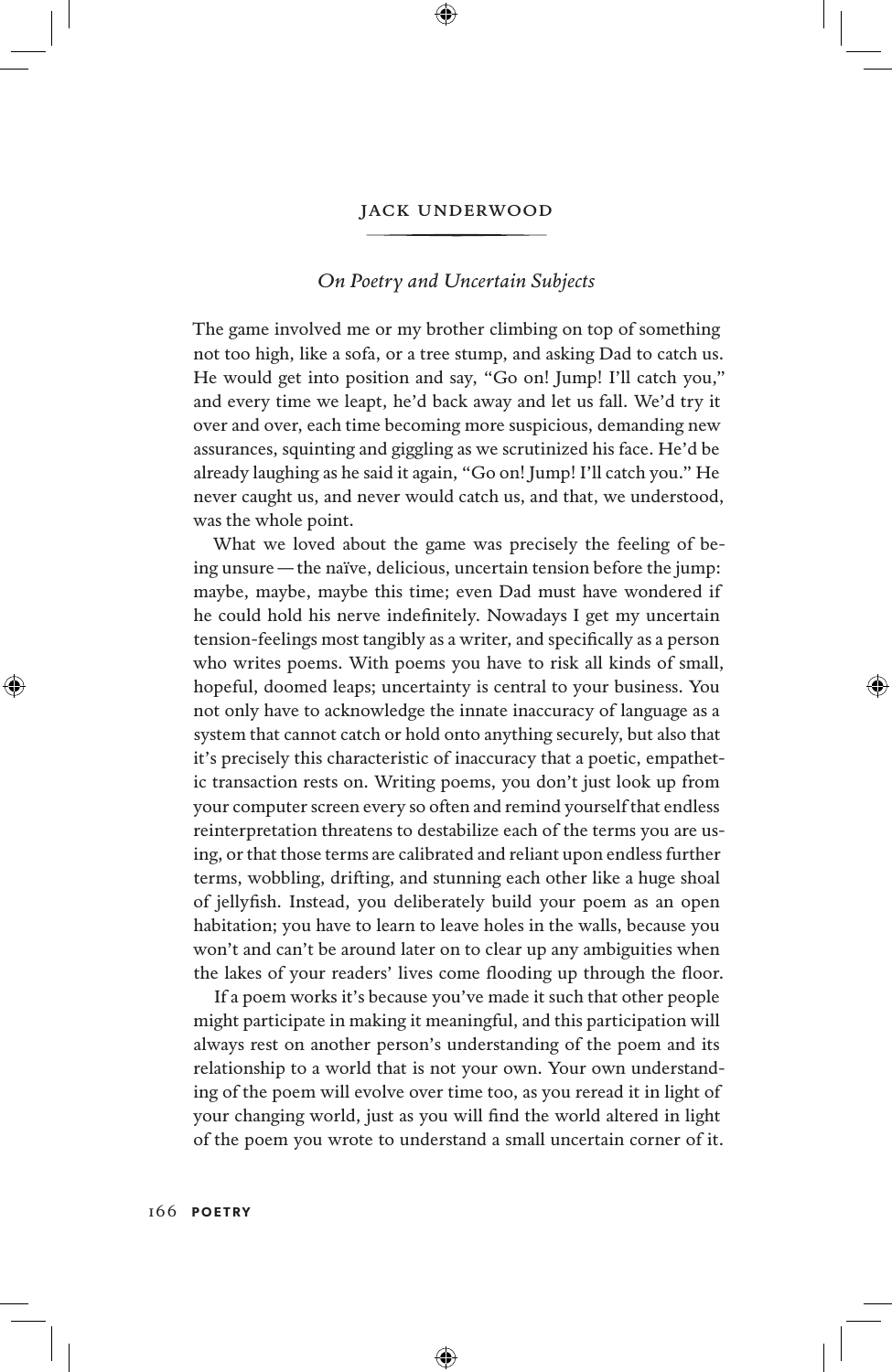With poems, you never get to settle on a final meaning for your work, just as you never get to feel settled, finally, as yourself. So it seems entirely natural to me that poets, exploring and nudging such unstable material, foregrounding connotation and metaphor, and constantly dredging up the gunk of unconscious activity over which they have no control, might start to doubt the confidence, finality, and the general big-bearded Victorian arrogance of certainty as it seems to appear in other forms of language: mathematical, religious, political, legal, or financial. I've reached a point now where I'm so used to accepting how flimsily language in poems relates to the world that I can't help but feel appalled at the hapless trust we place in other kinds of language elsewhere. Surely all of meaning and knowledge is apprehended, expressed, and configured unstably, is just as much a shoal of jellyfish? Surely we should be uncertain about practically everything?

⊕

Before the beginning—unknown. As after the end—unknown. But floating, stretched between,

the mind's harmonic mappings, frail as gossamer, *costing not less than everything.*

⊕

I am alive. I'm human. Get dressed. Make coffee. Shore a few lines against my ruin.

That's Anne Stevenson, at the end of her long poem *A Lament for the Makers*, which imagines that hell is only for poets. "Before the beginning—unknown. /As after the end—unknown." This idea of an overall, timeless uncertainty is not new, by any means, especially when it comes to poetry and different philosophies of language. Poststructuralism in particular has had this covered for over fifty years, and I've waded uncertainly through enough of that to know the limits of my own understanding. Elsewhere, feminist theory has exposed how the Western history of human knowledge has been dominated by white, male knowers, making our so-called "universal claims" according to finalized, standardized terms, spoken from our supposedly "objective" perspectives, as if somehow our minds pertained toward a special clarity and coolness, like water fresh from the fridge.

⊕

QTA: should it be "enough of it to know" (referring to poststructuralism)?

↔

**JACK UNDERWOOD** 167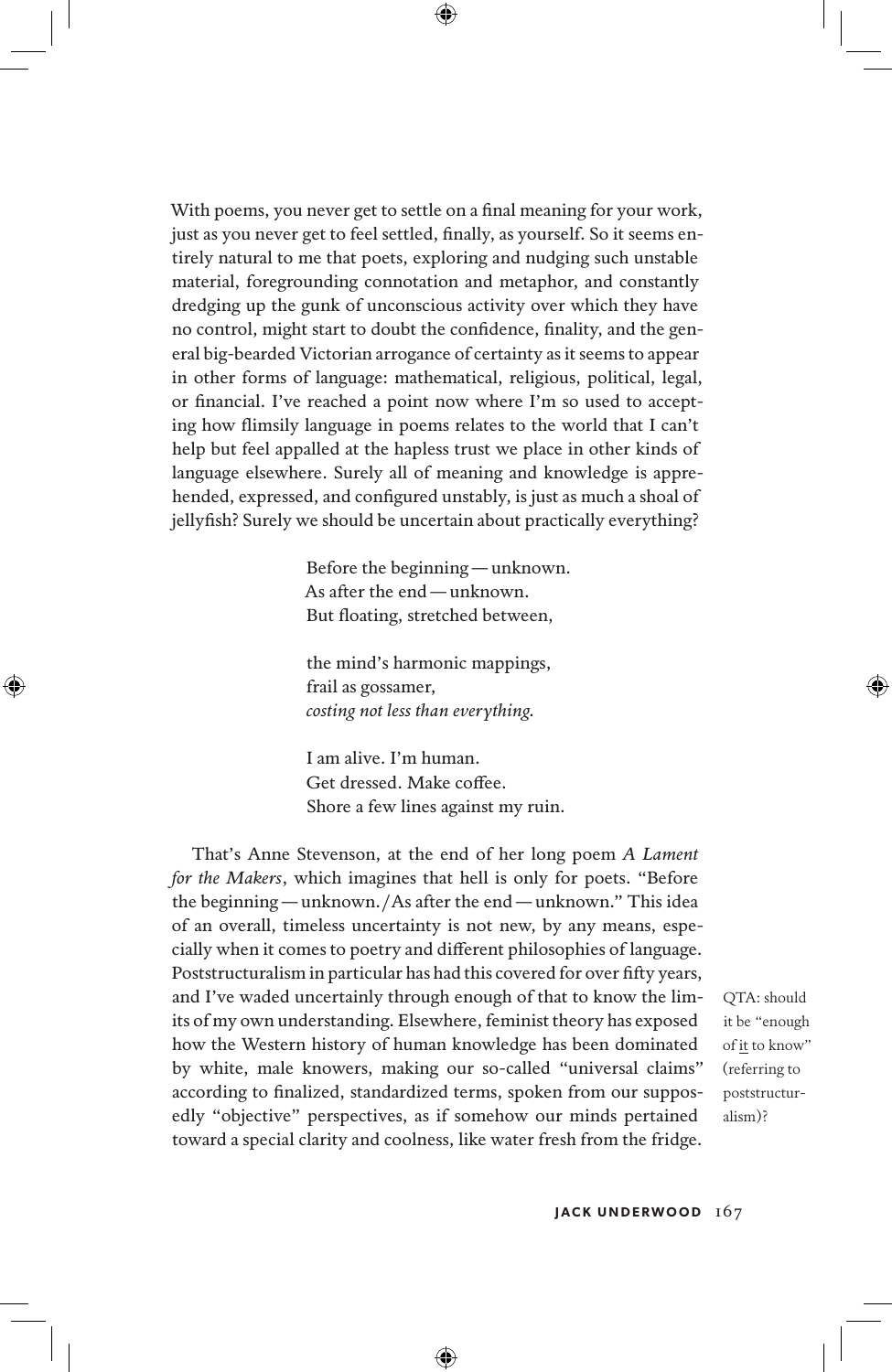Scholars and critics might conclude that the uncertainty of language has been so commonly theorized that revisiting how poems work according to this same uncertain quality is merely "re-inventing the wheel." But these are our working conditions as poets; uncertainty is our predicament, and we are compelled to reconsider it in our work all the time. And anyway, "re-inventing the wheel" is a pretty good analogy for our business; we are always weighing our egoism against the poems that precede us, staring down our insignificance, shoring a few lines in spite of it. So it's writing poems, not reading theory, that makes me wonder if the empathetic negotiation of meaning between poets and readers, which is innate to the effectiveness of poetry, is also a dynamic feature of other fields.

⊕

In her "Short Lecture on Socrates," the poet Mary Ruefle introduces Socrates's "only true wisdom": "knowing that you know nothing." She writes:

I am forever telling my students I know nothing about poetry, and they never believe me. I do not know what my poems are about, except on rare occasions, and I never know what they mean. I have met and spoken to many poets who feel the same way, and one among them once put it this way: "The difference between myself and a student is that I am better at not knowing what I am doing." I couldn't put it any better than that if I tried.

↔

We all encounter stalling moments of uncertainty when the strategies we have developed for ourselves and each other fail to console the overwhelming complexity and unpredictability of being alive with everything else on earth. At these times we tend to look upwards in the hope that God, or the seemingly omniscient physics of the universe, will disclose to us the Truth, the reason, the theory, its ointment:

> *Please*: a word so short it could get lost in the air as it floats up to God like the feather it is, knocking and knocking, and finally falling back to earth as rain, as pellets of ice, soaking a black branch, collecting in drains, leaching into the ground, and you walk in that weather every day. *—*From *The Word That Is a Prayer* by Ellery Akers

> > ⊕

168 **POETRY**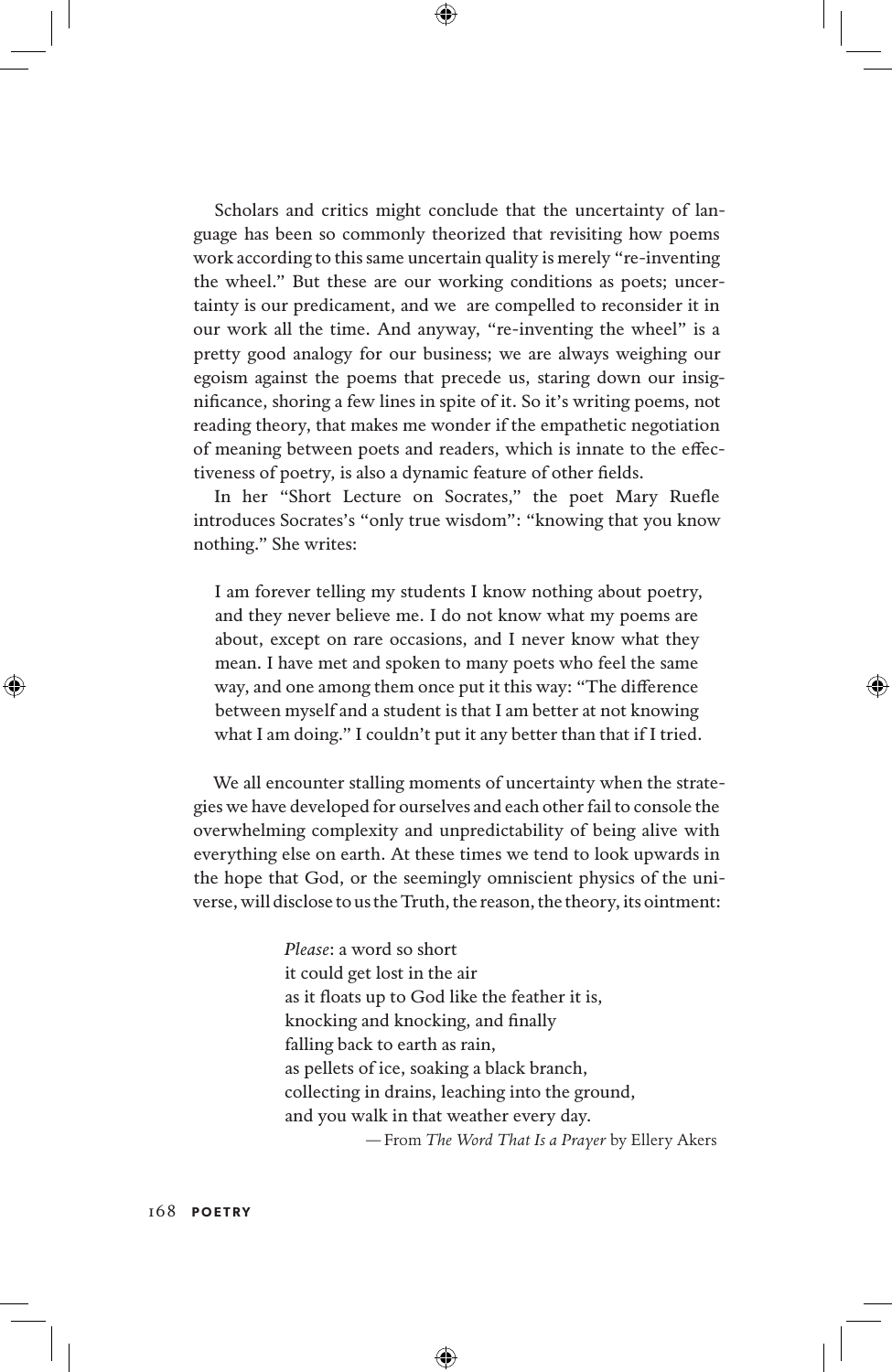What interests me about poetry is that rather than looking up for answers, it tends to lead us back indoors, to the mirror, as if seeing ourselves reflected within its frame, confused, gawping, emptyeyed, and scalded by circumstance, might re-teach us the lesson: that meaning presents itself precisely as a question—therefore, you can't entertain it by seeking to answer it. Imagine! The old, old universe, arranging itself legibly into a puzzle that our small brains might be qualified to solve with the knowledge we can accrue from our small corner of its tablecloth. Solving the mysteries of the universe: isn't that just the most arrogant, preposterous thing you ever heard? The idea of there being some sort of Answer to Everything is an admirable feat of imagination but also displays a woeful lack of it.

⊕

But poems use language so unstably they remind us that the concept of meaning in the universe belongs only to us, and not, in fact, to the universe itself. Meaning is a human beloved: we are *literally made for each other*; no one understands us like we do. So it's as a poet that I feel relatively qualified in my not knowing, and my knowing I don't know, because I spend so much time within that odd intellectual hollow, where words will always fail me. Like Ruefle, I also teach poetry for a living, so I guess I am also in the business of teaching my students not to know, and teaching them to understand how and why they cannot know, and to regard this as the "only true wisdom," that is, to see not knowing as a crucial advancement of knowledge. It's really the only kind of knowledge we were born with, and we spend our lives forgetting and remembering it.

⊕

But this argument is very abstract; it's got no things in it, and things are of great importance and interest. Of things, Jung says, "if a man does not know what a thing *is*, it is at least an increase in knowledge if he knows what it is *not*," which is one of those quotes that feels very helpful, but also, immediately, not helpful at all. Jung's things are too abstract as well. But we can take from this, by implication, that poetry, unburdened by the need to demonstrate knowledge in a way that is quantifiable or provable, is free to explore the world of things in a way that relies just as much on dissonance or absence as coherence, or evidence. In poems, the foggier aspects of language, which most of the time we ignore or squint through in order to swap workable sentences with one another, are instead called upon deliberately to blur things, to describe things Impressionistically; from across the room a sentence might denote a bridge, a pond, some water lilies, but up close, as it is in poems, language becomes paint again: gestural,

⊕

**JACK UNDERWOOD** 169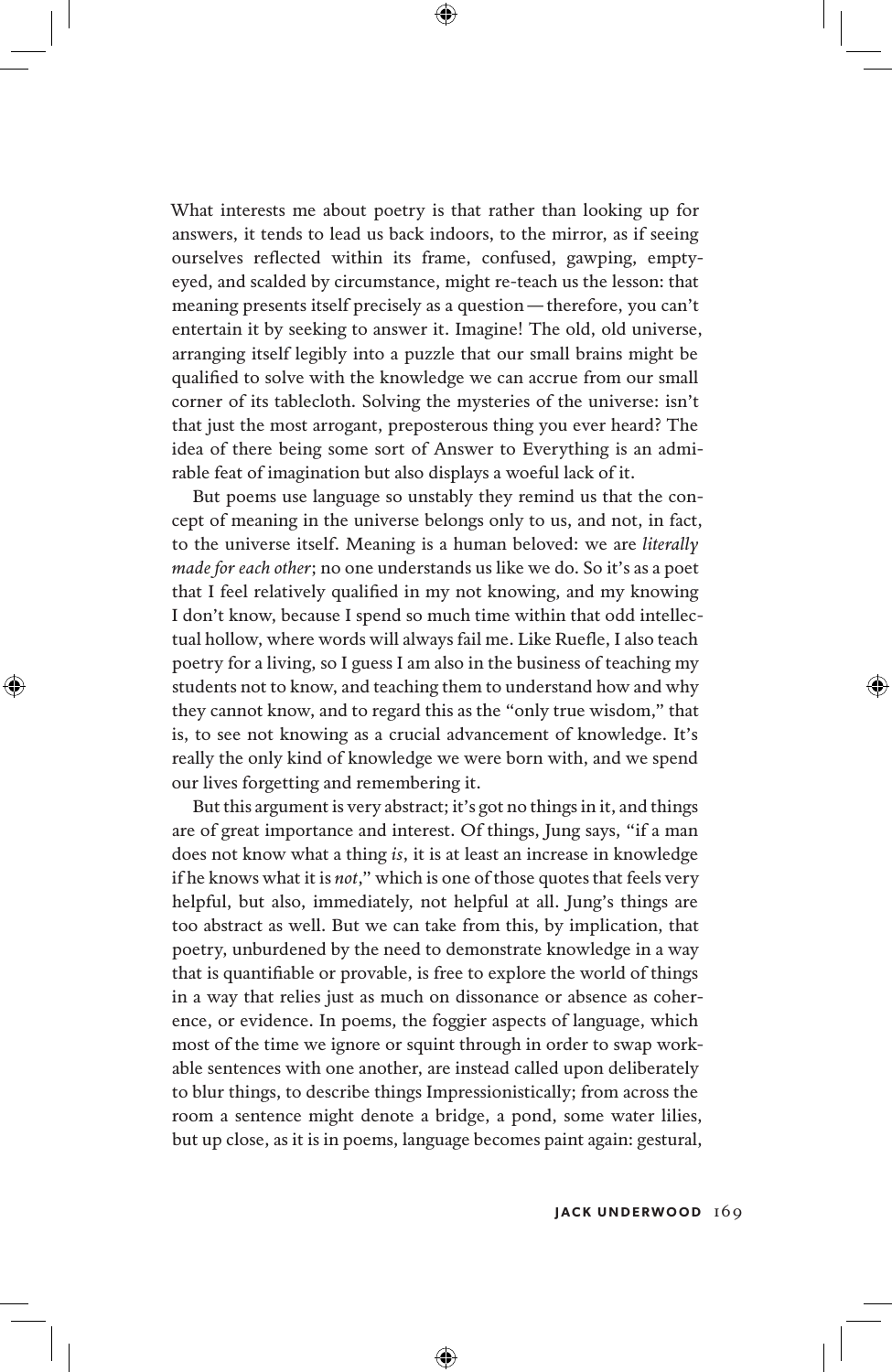⊕

QTA: should it be a period or a semicolon instead of the comma after "layered"?

⊕

Here is where an afternoon eats its meal from the hollow of elbow pits.

layered, the awareness of illusion is part of the effect—

*—*From *Asmara Road, NW2* by Momtaza Mehri

Poetry is a deliberate act of foregrounding language, smudging it, to signal possible meanings beyond the everyday, sharper constraints that words and sentences usually afford us, or rather, we afford to them. We know that language is being foregrounded in poetry because often enough we can recognize a poem immediately on the page. Poems tend to announce or frame themselves, either as discrete items surrounded by white space, or else by some other unusual formal arrangement. Form is part of the ceremonial dress code, as if language is putting on some nice white robes to mark itself out as different from the congregation, or it's like in films when people recede on a dance floor to form a circle, making room for someone who has something specific to say by their dancing. With the exception of the poems that deploy a prose line, usually the page recedes from around a poem, making extra room for the spatial specifics of its performance. But poems foreground their uncertain language in less visible ways as well.

↔

Usually we tend to read texts in a single direction (left to right, top to bottom, in the case of most Western languages) and poems also appear to take place in this same predictable sequence, aside from some notable Modernist or avant-garde exceptions. We are encouraged to trust the standard technology of a sentence, even when it's chopped up into lines, or musically interrupted by great clanging rhymes every ten syllables. But if we look closely it becomes clear that poetic language often operates against the sequential logic of the sentence it inhabits and comprises. For example, when Plath compares her father to a "bag full of God," she asks that the properties of both the father and the bag full of God be examined simultaneously, interchangeably. The words stay fixed in their position in the sentence, but the mind hops back and forth, overlapping the ideas that the words assign, smudging their meanings out of order. The act of comparison, central to poetic thought, antedates the sequential logic of a sentence.

Then there's the fact that poems are commonly held to be rereadable objects, so the whole longer sequence of the poem gets played over, looped, layered, taken out of order; the sustain pedal is held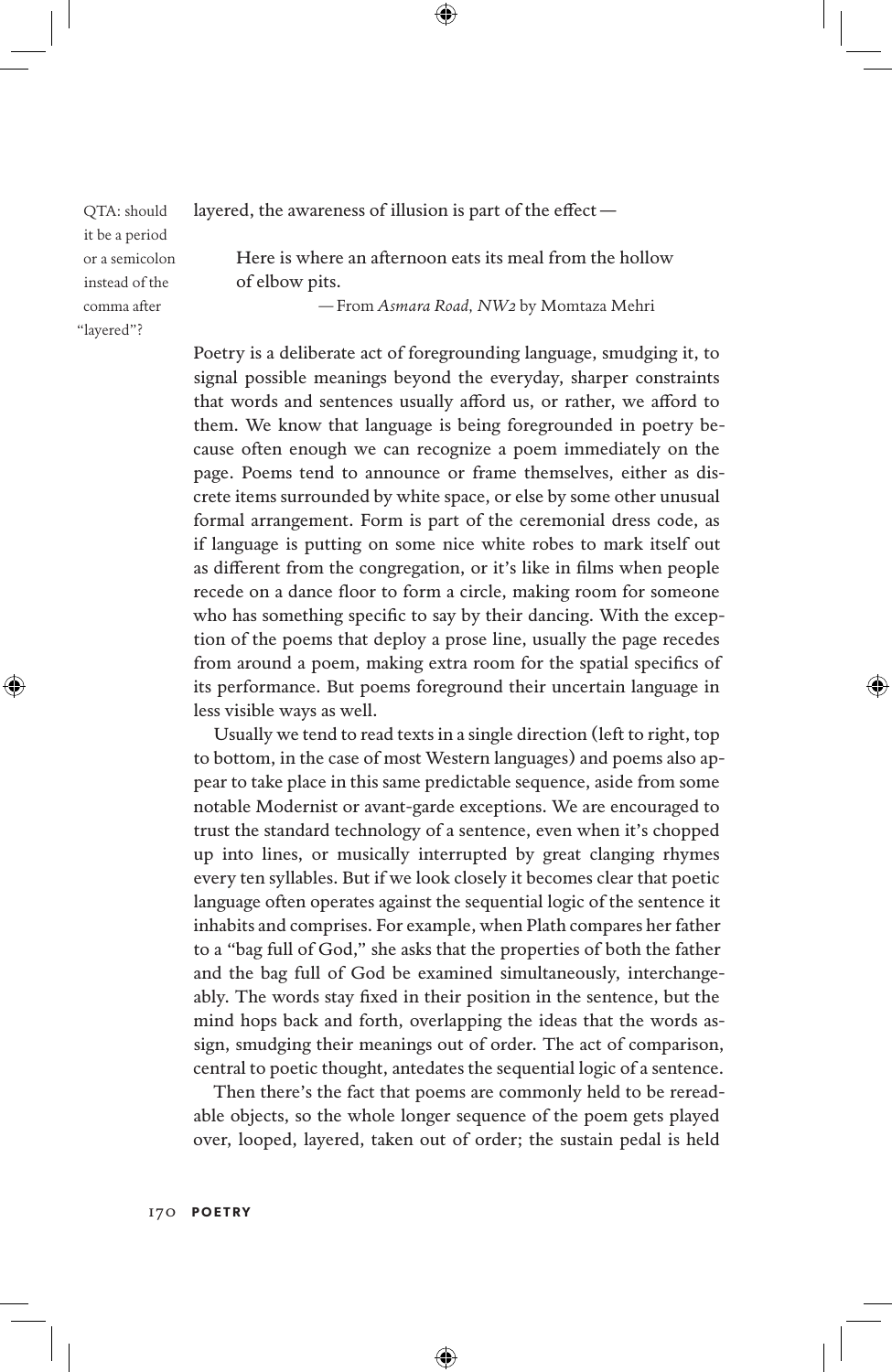down until the individual notes become the one great chord of the thing, reverberating. Metaphor, symbolism, music, irony: connotation floods the banks of a sentence so naturally and regularly that language must surely have evolved with these extra breaching, poetic qualities as integral to its working. Without this propensity to overflow, any act of communication would be stunted, cold, robotic, and yet we hardly ever credit this unstable stuff with making knowledge possible, but tend to insist instead that ideas are most clearly communicated through orderly syntax, correct grammar, a breadth and specificity of vocabulary. The epistemic value of poetry has been shunted way down the pecking order. You may as well cough into a hedge and wait for a fact to fall out, that's how our culture feels about poetic knowledge.

⊕

It is very romantic to be a poet ... like having a bad back ...

But it is also a pleasure ... like squeezing your legs together ... and buttoning your blouse all the way up ...

But then it is too much pleasure, like peach pie

And it becomes ... too average to live ...

⊕

That's Chelsey Minnis, from her book *Bad Bad*, in which she also says things like, "Poetry is made to produce an expensive drowsiness ... /With a true flickering of disinterest ... " or "When I write a poem it's like looking through a knothole into a velvet fuckpad ... " If you accrue knowledge through Minnis's poems then it is untethered, fractious, annoyed at being made to sit still. It's a knowledge that wants you to quit being so grabby all the time. An uncertain knowledge. Or take this, from Morgan Parker's "The World Is Beautiful but You Are Not in It":

> I am getting close enough to the sun to touch the tip of its cigar.

We carry what is shocking and heavy in blood. Music seems brighter: the sky the sky.

What to do with a sky that is itself twice over? You can't paraphrase

⊕

## **JACK UNDERWOOD** 171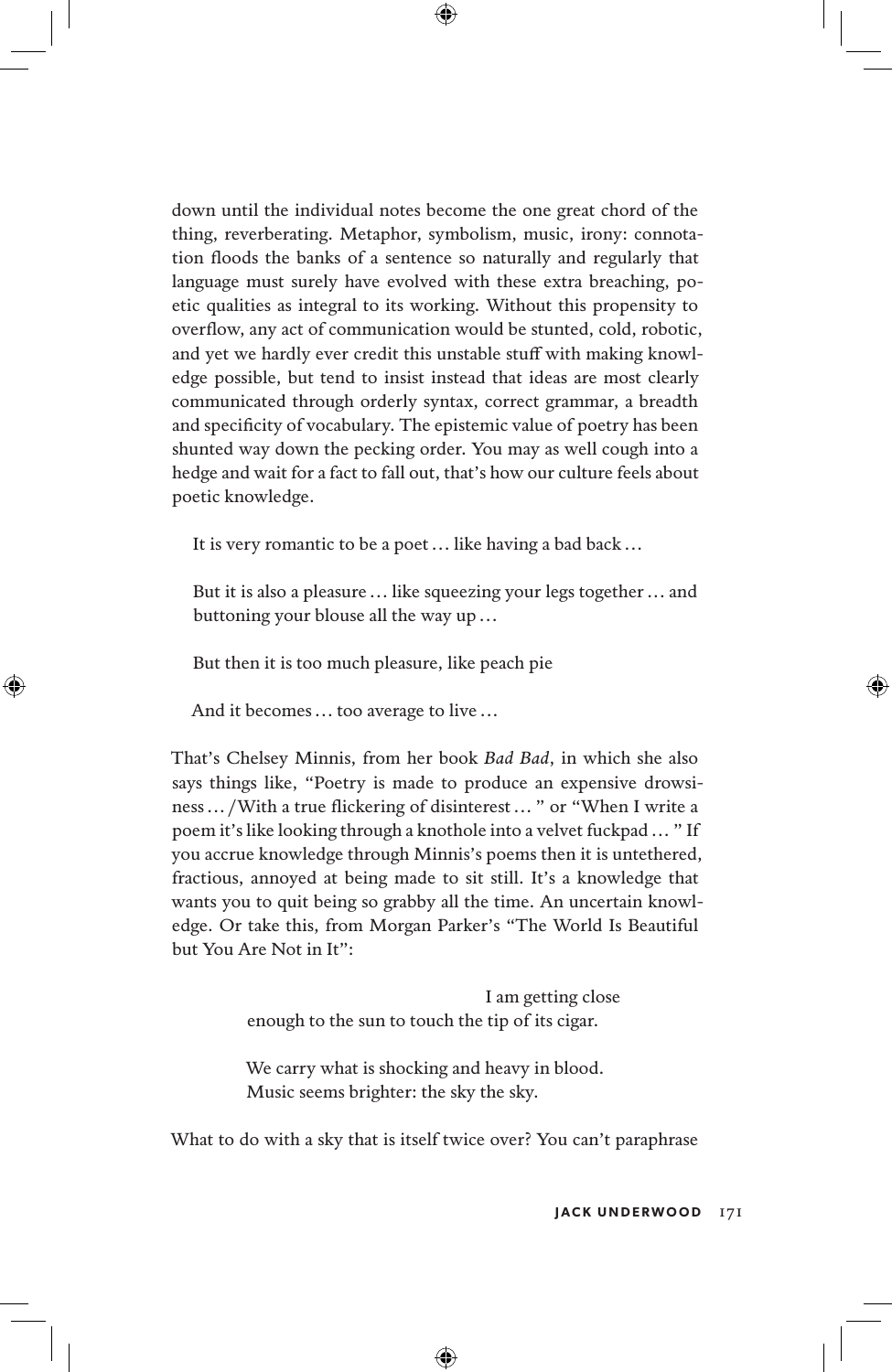or simplify the complexity of this speaker's predicament. You can't know the shock and weight of the knowledge they carry; instead it's kept bloody, hidden. But this is not the kind of hiding or confusion of elements that shuts you out. It gets you wondering, doing the imaginative hard work of empathy, the heat of that sun, its cigar-tip crackling, the sky doubly wide open, and something shocking, mortal, weighing down on a collective memory of trauma. Can you feel it? Can you understand? Almost. Maybe. Not something definite, but definitely something.

⊕

This is the kind of uncertain knowledge made possible in poems. I don't mean uncertainty as indecision, but as a philosophical, empathetic stance: I am uncertain. Most poems take this stance in one way or another, and of course there is a wider avant-garde tradition and conceptual field of poetics where meaning in a text can be viewed as a secondary or entirely incidental feature of its construction. But what these various poetries have in common is a resistance to finality in language, and to the kind of certain knowledge that shuts down revision or discussion, or suggests that knowledge can't also be (say it) *felt*.

But it can't just be poems where uncertain knowledge is openly recognized as productive and beneficial. I am sure that if we look we will find that every field of thought employs language that either includes poetic features, or else lives in denial of the inevitable gap that must exist between the word and the thing; it's just that with poetry, and art in general, we are encouraged to feel safe enough in our uncertainty to admit the "true wisdom" of not knowing to ourselves. If we look at humankind's moth-like progress toward the front porch light of knowledge it is typified not by the subtraction of falsehoods to a single strand of Truth, not by a reductive fundamentalism, but by the production of more and more gestures of certainty in different directions. More and more versions of Truth, more and more sources of light on the porch.

⊕

We can choose to ignore the noise of other people's certainties with a close-minded conviction in attending to our own; we can rig up a contraption of agreement and say we all see it one way, pretending that there is not enough discrepancy in the small print of our subjectivities to prove this a lie, or we can simply admit that Truth in the Universe Knowable to Humankind is really a great diversification of certainties, crystallizing endlessly away from a mythical absolute. Knowledge is, at very best, infinitely Venn diagrammatic. If art has anything like a duty to the rest of human thought, perhaps it is to

⊕

↔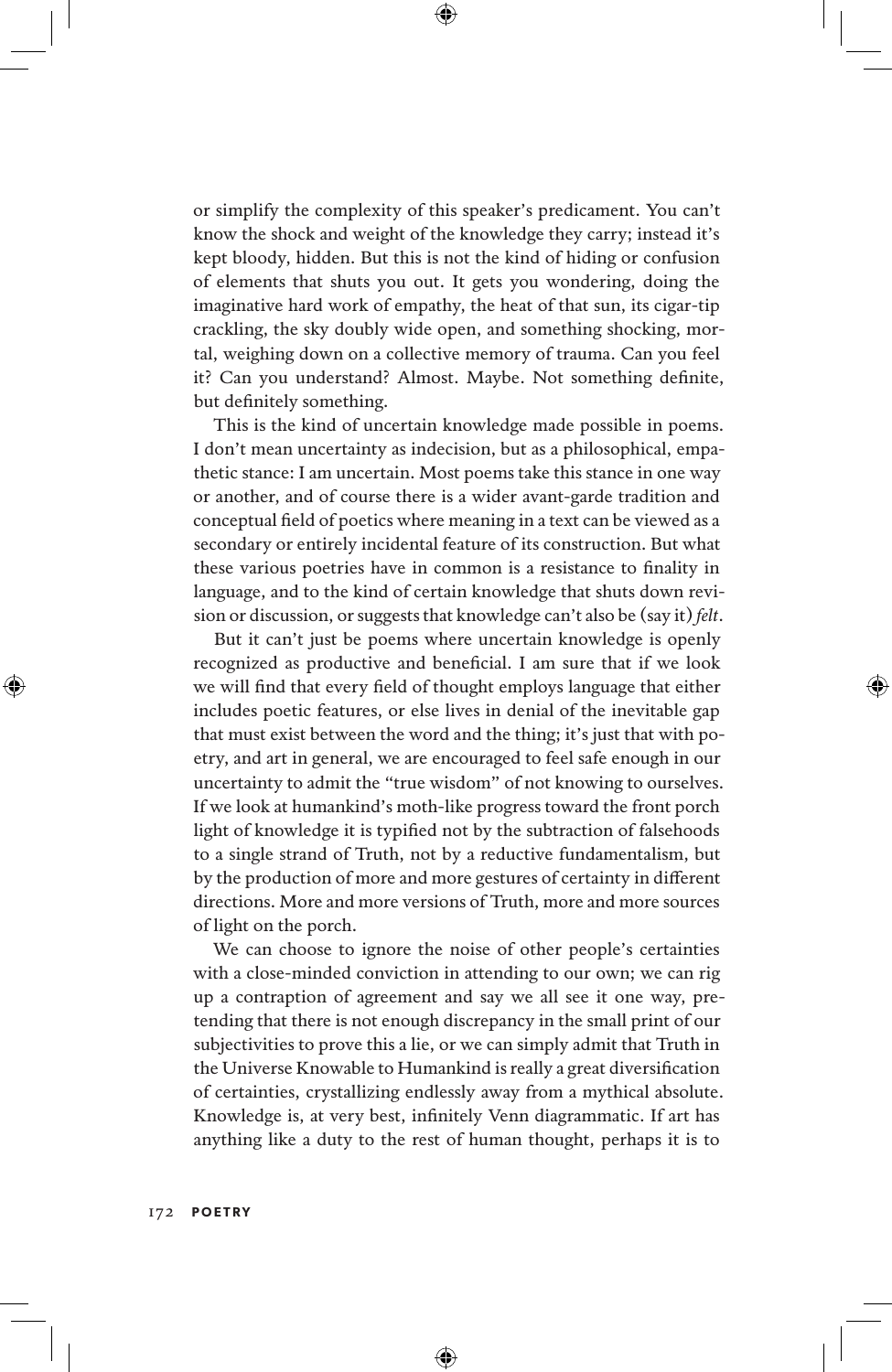remind us that the more versions of the Truth we declare, the less absolutely true our Truth can be.

⊕

And since I'm already on my horse, and am prone to finding advantages, I might also suggest that poetry, that oft-maligned, wafty corner of dynamic not-knowing, that shadowy Hamlet mooning around on his platform at midnight, strung out, self-effacing, and spoken to by ghosts, should be acknowledged as the prime medium for the articulation of our knowledge of the unknown.

Uncertain knowledge is declared and revealed everywhere in poetry: "the glass and salt my crooked pathway; impassable glass and salt," writes Rachael Allen impassably in her poem "Kingdomland"; "we talk about how weird it is/to be 'a thing,"" writes Stacey Teague in "it becomes a part of  $-$ ," and I guess Jung would say that this "is at least an increase in knowledge," while Chloe Stopa-Hunt explains in "Harbour-Chapel" that "We all decode our blows: *What light is,* / *What vessel, what heart is,*" and we can only feel our way to believing her strangely, as we feel our way to strangely believing Don Mee Choi, who writes in "Weaver in Exile," "Dear Father, I am sitting on crows' backs that wobble with grease. Stars look like pebbles from here." And E.E. Cummings, what does he have to say about it all?

> what's beyond logic happens beneath will .................................................. since the thing perhaps is to eat flowers and not to be afraid. *—*From *[voices to voices, lip to lip]*

⊕

Eat the flowers and do not be afraid—of uncertainty, of doubt—that seems key; that seems to be what poems are proof of: a fearlessness toward, or defiance against the profound inaccuracy of our perceived reality and relation to it. In "Of the Surface of Things," Wallace -- OK? Stevens writes: "In my room, the world is beyond my understanding; /But when I walk I see that it consists of three or four hills and a cloud." Of course, he's oversimplifying things to show us, by the inadequacy of his limited scenery, the impossibility of the task in hand, the task of trying to describe what it's like being alive in the world. Oof! It hurts your guts just thinking about it. But then, being brave, staring it down if only for a moment, you can tell yourself what Sophie Robinson does, so restoratively, in "Hurtface (after Ceravolo)":

⊕

QTA: added comma after uncertainty

↔

**JACK UNDERWOOD** 173